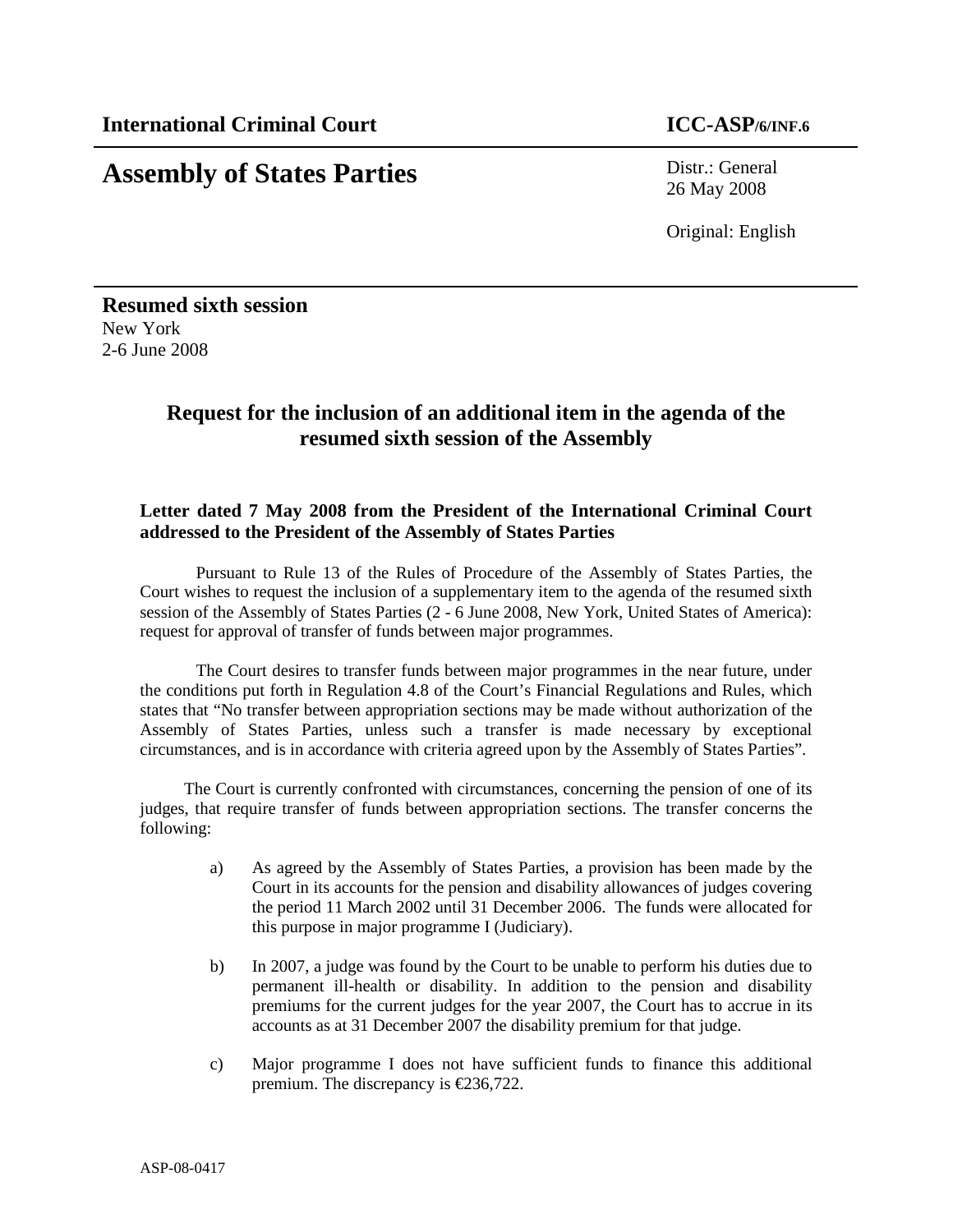d) The Court proposes to transfer the required funds of  $\epsilon$ 236,722 from major programme IV (Secretariat of the Assembly of States Parties), which has a positive variance (savings) of  $\epsilon$ 1.601 million in 2007, to major programme I.

After consultation with the Committee on Budget and Finance during its tenth session, the Court is now presenting the issue to the Assembly for its authorization. The Court stands ready to provide any additional information to assist the Assembly in its consideration of this agenda item.

Please accept, Excellency, the assurances of my highest consideration.

 *(Signed)* Philippe **Kirsch**  President International Criminal Court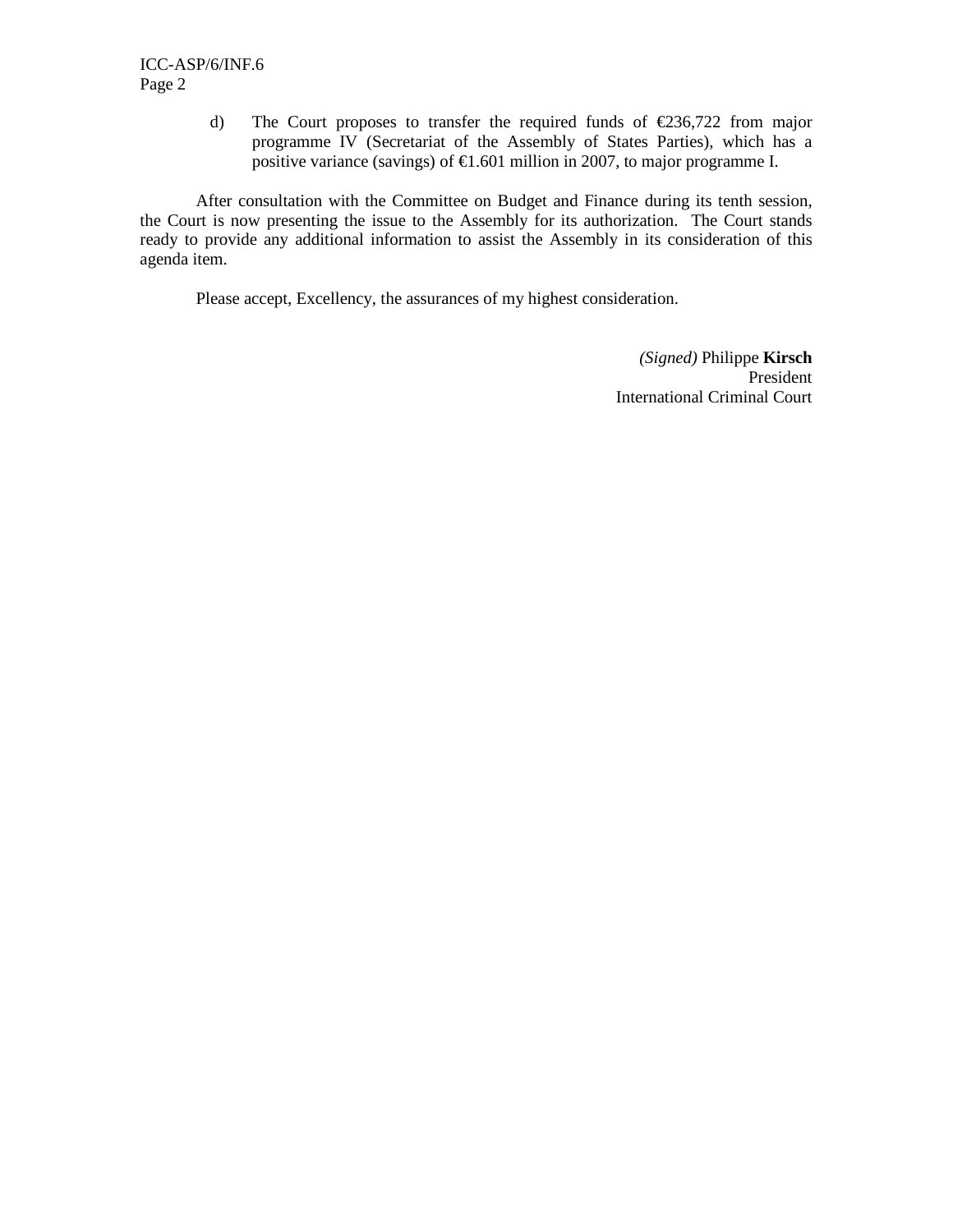## **Annex I**

### **Explanatory memorandum**

1. The Assembly of States Parties ("the Assembly") decided at its fourth session that the pension scheme for the judges be administered by an external party.<sup>1</sup> At its fifth session, the Assembly endorsed<sup>2</sup> the recommendation of the Committee on Budget and Finance ("the Committee") that the Court accept the tender of Allianz/NL to insure the judges' pension scheme.

2. In April 2008, the Court informed the Committee at its tenth session that a judge had been declared disabled in August 2007 due to permanent ill-health.

3. In accordance with the Conditions of service and compensation of judges at the International Criminal Court,<sup>3</sup> the Court must provide an annual disability pension of  $\epsilon$ 90,000 to the former judge.

4. The Court was informed by the potential external insurer of the judges' pension scheme (Allianz/NL) that the estimated cost of the disability premium for the former judge is  $\epsilon$ 1,407,179. No provision had been made in the 2007 budget for such an amount. However, during previous years, an amount of €450,649 had already been accrued on behalf of the former judge.

5. In order to fund the disability premium of  $\epsilon 1,407,179$ , the Court will use savings in the 2007 budget, in particular  $\epsilon$ 719,808 savings in major programme I (Judiciary) and  $\epsilon$ 236,722 in major programme IV (Secretariat of the Assembly of States Parties). The additional amount of €450,649 already accrued for the pension of the former judge in previous years can therefore also be used for the disability premium. The Court proposes transferring the required €236,722 from major programme IV (Secretariat of the Assembly of States Parties) to major programme I (Judiciary).

6. It is important to emphasize that this proposal has no financial implications for States Parties.

<u>.</u>

<sup>1</sup> *Official Records of the Assembly of States Parties to the Rome Statute of the International Criminal Court, Fourth session, The Hague, 28 November to 3 December 2005* (International Criminal Court publication, ICC-ASP/4/32), part III, resolution ICC-ASP/4/Res.9, para. 4.

<sup>2</sup> *Official Records of the Assembly of States Parties to the Rome Statute of the International Criminal Court, Fifth session, The Hague, 23 November to 1 December 2006 (International Criminal Court publication, ICC-*ASP/5/32) Part II.D.2 (b), paras. 30-31.

<sup>3</sup> *Official Records of the Assembly of States Parties to the Rome Statute of the International Criminal Court, Third session, The Hague, 6-10 September 2004* (International Criminal Court publication, ICC-ASP/3/25), part III, resolution ICC-ASP/3/Res.3, annex, appendix 2, article II, para. 3, as amended by resolution ICC-ASP/5/Res.3, para. 27 in *Official Records of the Assembly of States Parties to the Rome Statute of the International Criminal Court, Fifth session, The Hague, 23 November to 1 December 2006* (International Criminal Court publication, ICC-ASP/5/32) part III, resolution ICC-ASP/5/Res.3, and by resolution ICC-ASP/6/6 in *Official Records of the Assembly of States Parties to the Rome Statute of the International Criminal Court, Sixth session, New York, 30 November-14 December 2007* (International Criminal Court publication, ICC-ASP/6/20), vol. I, part III, resolution ICC-ASP/6/Res.6.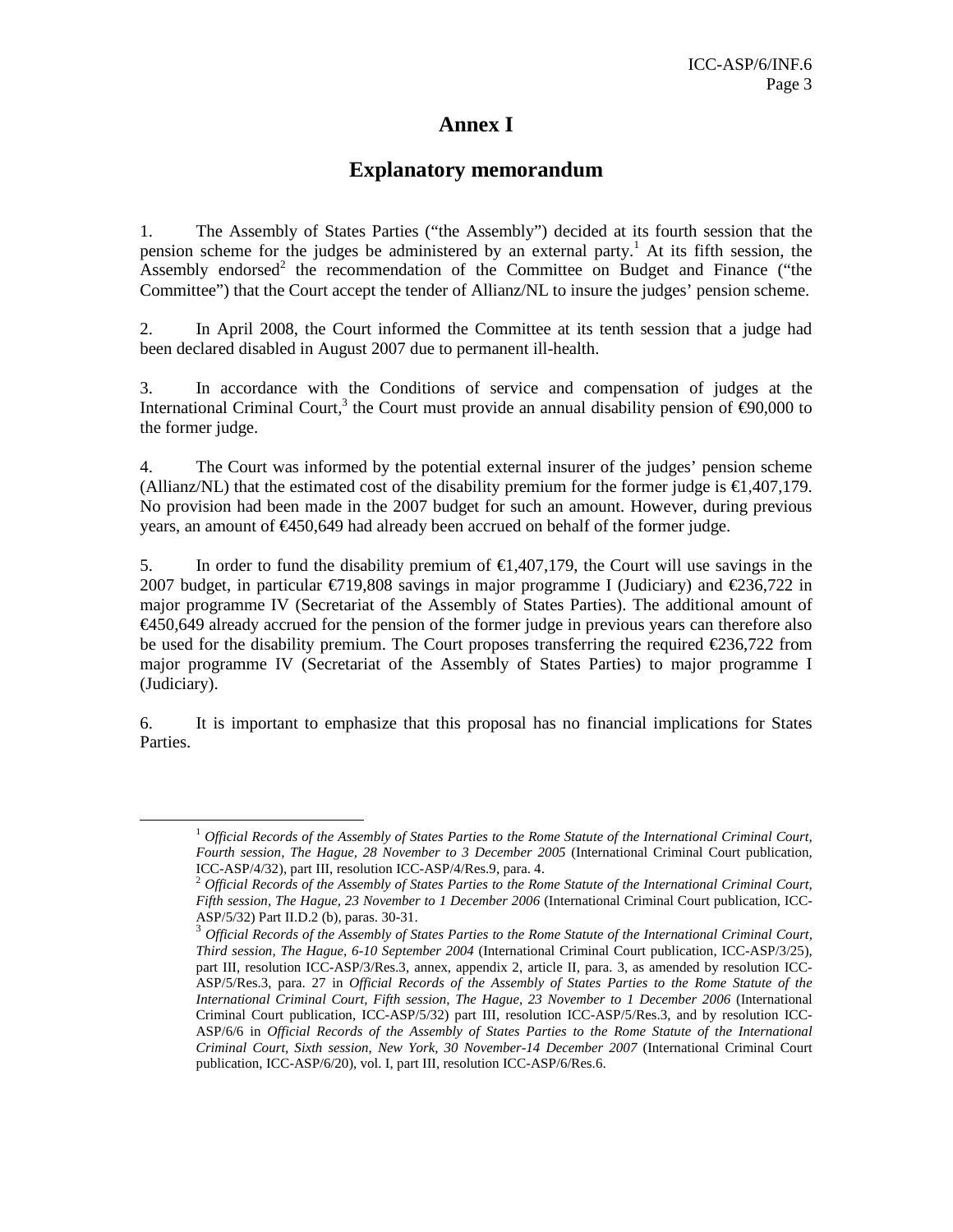7. Under regulation 4.8 of the Financial Regulations and Rules, $4$  the proposed transfer would need the authorization of the Assembly of States Parties. The Court informed the Committee, at its tenth session, of the unexpected disability premium. In its report on the work of its tenth session,<sup>5</sup> the Committee observed that the authority of the Assembly might be required for the Court to transfer funds between major programmes or appropriation sections. The Court is herewith submitting a request to the resumed sixth session of the Assembly for authorization for the requested transfer of  $\epsilon$ 236,722 from the appropriation of major programme IV (Secretariat of the Assembly of States Parties) to major programme I (Judiciary). This transfer is requested due to insufficient appropriation being available in major programme I to fund the entire disability premium.

-

<sup>4</sup> *Official Records of the Assembly of States Parties to the Rome Statute of the International Criminal Court, First session, New York, 3-10 September 2002* (United Nations publication, Sales No. E.03.V.2 and corrigendum), part II. D.

 $5$  ICC-ASP/7/3, para. 26.